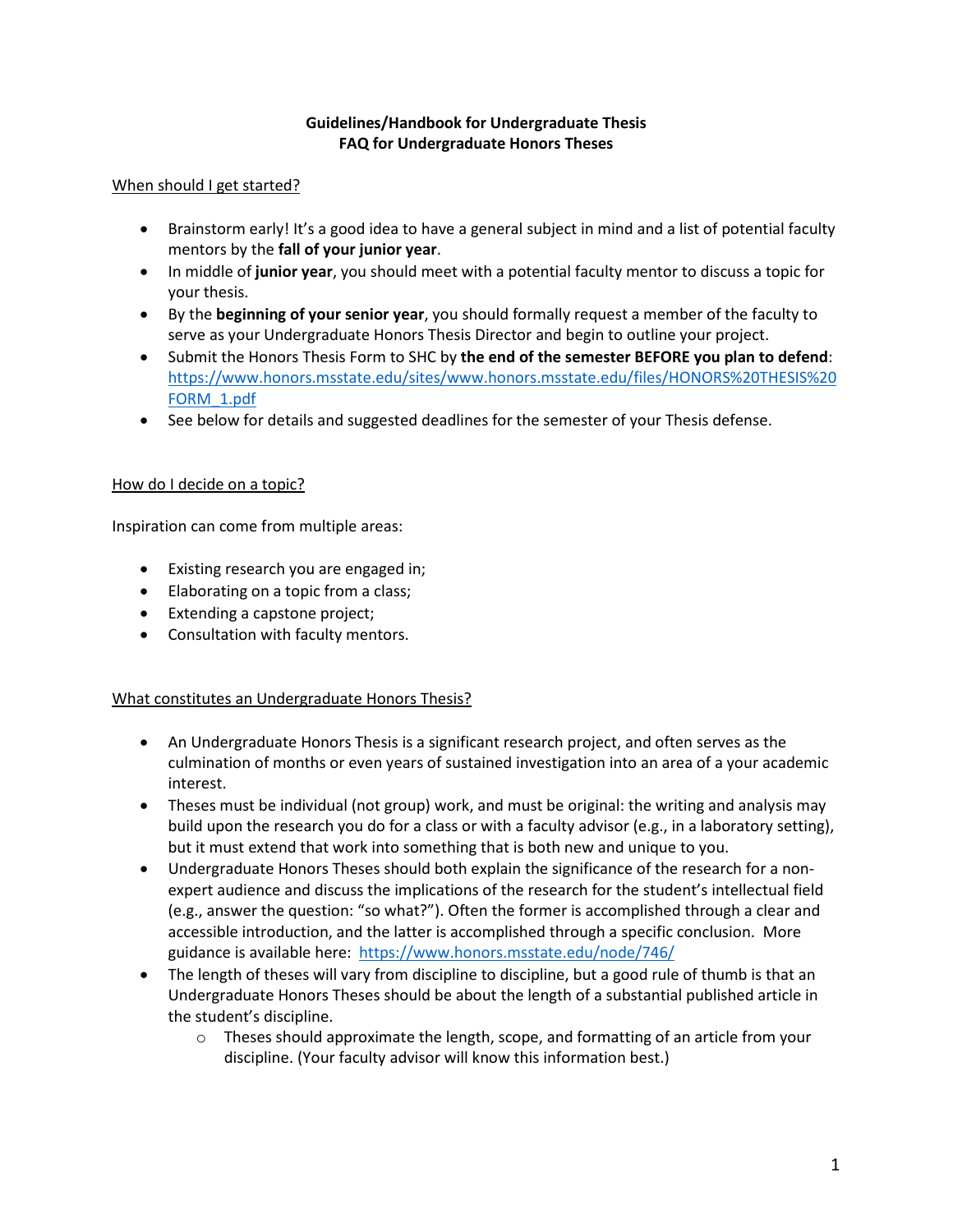- o Theses should go through **at least** one round of feedback with your faculty advisor before you share the complete draft with the rest of the faculty committee. The committee may ask for further revisions after the defense.
- $\circ$  For some, an Undergraduate Honors Thesis may even serve as the basis for a future publication.
- Undergraduate Honors Theses, may be creative, but creative theses require a critical apparatus explaining the significance of the artistic endeavor.
- There is a repository of successful Undergraduate Honors Theses on the SHC website. We suggest you look at a few of them to have multiple models. <https://scholarsjunction.msstate.edu/honorstheses/>

# Who should be on my Committee?

Your committee will be made up of 3 people who will read and evaluate your paper and ask you questions during your defense.

- 1. Thesis Director (this is the faculty member who is an expert in the field of your thesis project, listed on your initial form, and with whom you will work most closely). A faculty member from MSU that has knowledge of topic and can supervise the project. S/he approves topic, supervises work, provides at least one round of substantial feedback, approves the final draft, and oversees any necessary revisions after the defense.
- 2. Faculty Member with expertise in a field related to the thesis topic; often your advisor can recommend someone. Consider someone who can offer you additional insights and has knowledge in the field of your project.
- 3. Member of Honors College Faculty who ensures your theses follows SHC guidelines (see above) and can help with the logistics of the defense meeting. You may choose someone you have had as an instructor of a HON class or know well, or you may ask for a recommendation of an Honors Faculty Member. You can find a list of Honors Faculty here: <https://www.honors.msstate.edu/about/faculty-staff/>

# Should I enroll in a class for this?

- We encourage you to enroll in Honors Thesis hours (HON 4093), particularly during the semester you plan to defend your thesis. By enrolling in course credit, you have time to devote to researching and writing your thesis. You will also receive a grade (S/U) for your efforts, which will require you to meet regularly with your advisor (instructor of record for the class).
- Some students may already have DIS hours or EXL hours for their research. These are an adequate substitution.

# What are the important Deadlines and Due Dates?

- Submit the Honors Thesis Form to SHC by the end of the semester before you plan to defend.
- Submit the names of all faculty members on your committee to SHC in the first month of the semester you plan to defend your thesis. Typically done with signing up for a defense time.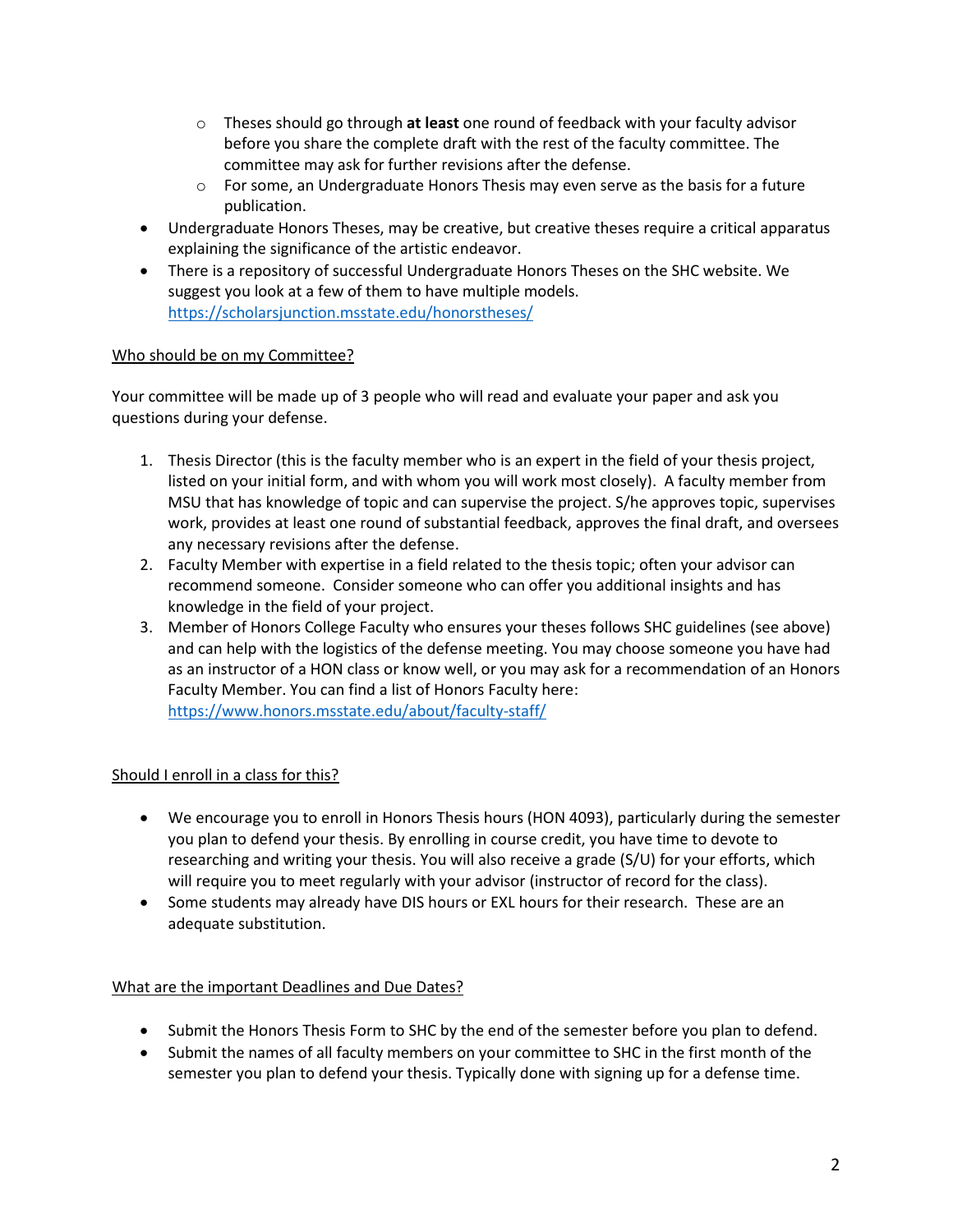- $\circ$  Please note: You MUST have permission from all members of your committee to submit their names to SHC. It's a good idea to ask faculty members—including Honors faculty if they will serve on your committee well in advance.
- Schedule defense during thesis week, typically November or April. This is done in conjunction with the Undergraduate Research Office—look for announcements and be sure to communicate with your committee to schedule a date and time.
- Work closely with your Thesis Director and make changes to drafts based on their feedback.
- Give final thesis to your committee members 1-2 weeks prior to defense (plan for this!). Your Thesis Director must approve your draft before you send it out to other committee members.
- Example deadlines for a spring defense can look like this:
	- o Feb 1: identify committee members and look for sign up dates and times
	- o March 1: draft of thesis shared with Thesis Director
	- o March 10: Director returns draft with advice for edits
	- $\circ$  March 21: revised thesis shared with the full committee; student prepares presentation
	- o April 1: thesis week begins; remind committee of date, time, and place

#### What is a thesis defense?

- This is a meeting of the student and their committee and any guests during which the student presents their thesis and answers questions about their work.
- SHC hosts Thesis Defense Weeks every fall and spring (typically November or April), so plan to schedule one during your senior year.

# How do I prepare for the Thesis Defense?

- Undergraduate Honors Thesis defenses are typically scheduled for 90 min timeslots but usually take about 60-75 minutes. They are open to the public, so you may invite family and friends to come.
- Undergraduate Honors Thesis defenses are run like Master's Thesis Defenses, and follow this general format:
	- o Introductions
	- o Student Presentation
	- o Public Q&A
	- o Committee Q&A
	- o Committee Deliberation
	- o Announcement of Result
- Your presentation should last about 20-30 minutes. You should introduce your project to the general public, provide an overview of your research methods, highlight your important arguments and findings, and explain the implications of your research for your academic and intellectual field.
	- $\circ$  Your presentation should have a visual component (e.g., PowerPoint) with clear and informative slides.
	- o Practice your presentation before your defense!